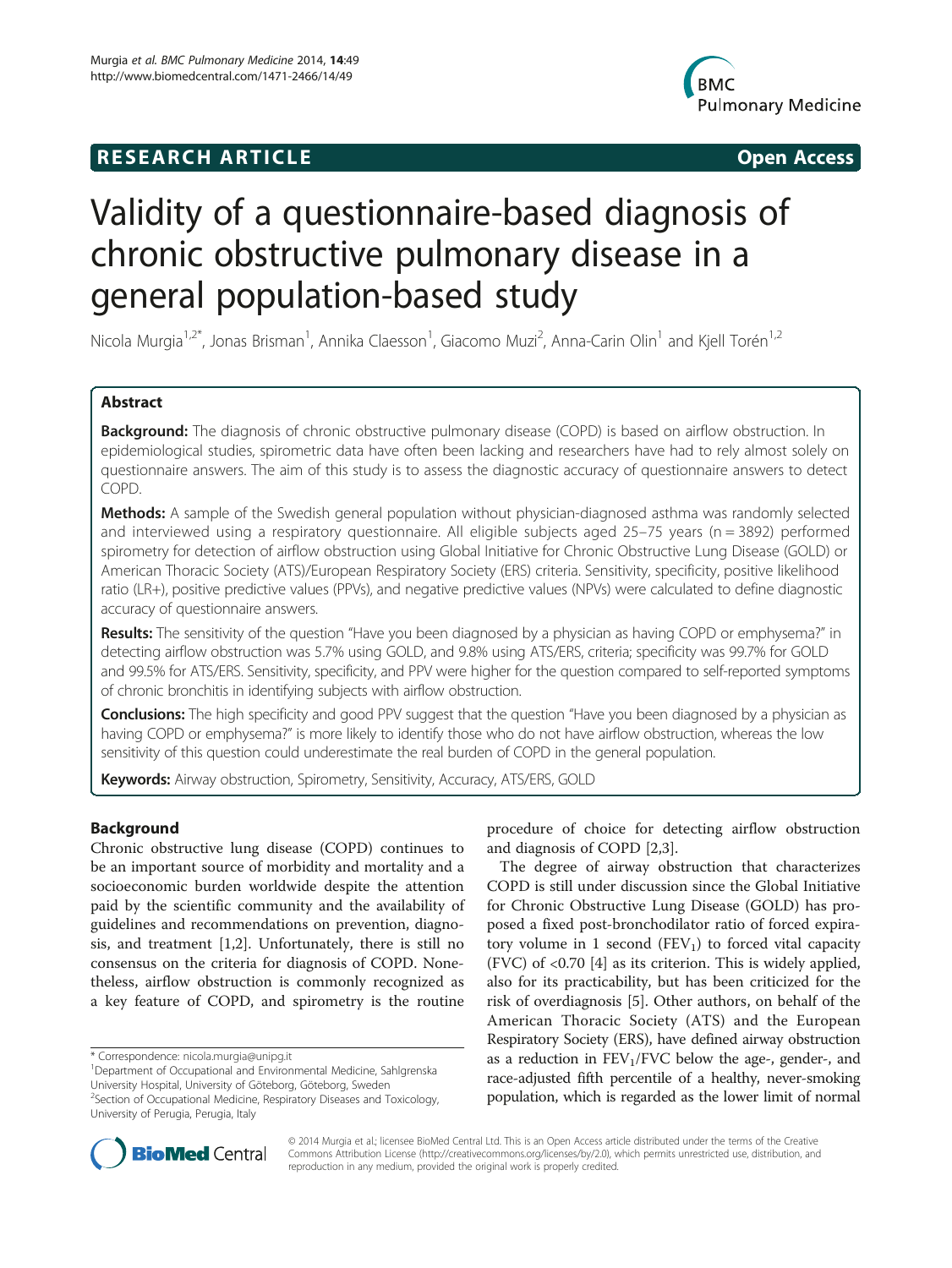(LLN) (FEV<sub>1</sub>/FVC/LLN) [\[6\]](#page-5-0). Use of this definition reduces the risk of overdiagnosing the disease, especially in elderly subjects [[7\]](#page-6-0).

According to the GOLD definition, even if dyspnoea, chronic cough, and chronic sputum production are often associated with COPD, the definition of COPD does not include the terms "chronic bronchitis" or "emphysema" [[2,4\]](#page-5-0). In epidemiological studies, especially in follow-up, questionnaire-based surveys, or in large, populationbased investigations, spirometric data are often lacking and researchers have to rely almost solely on subjects' answers. As the questions were originally designed for detecting asthma [[8,9\]](#page-6-0), validity of questionnaires in detecting COPD needs to be checked against a diagnostic gold standard for the disease. Although agreement still needs to be reached on a definition of airway obstruction criteria for COPD, some researchers have tried to validate specific questionnaires based on symptoms and other variables in high risk populations (smokers). They found that an association of several questions, coupled with a scoring system, could yield reasonable sensitivity and specificity to detect airflow obstruction in these high risk groups [[10](#page-6-0),[11](#page-6-0)]. In another study, out of a small sample of nurses reporting physician-diagnosed COPD, 27% had airflow obstruction [[12](#page-6-0)].

The objective of this study is to assess, in a large sample of the general population, the validity of questionnaire answers to detect COPD, compared to current definitions of COPD, based on airflow obstruction.

## **Methods**

## Population and questionnaire

A general population sample of 6685 men and women 25–75 years old was randomly selected from the population register in Göteborg, Sweden, and sent a postal questionnaire and an invitation to undergo a clinical examination, as previously described [\[13,14](#page-6-0)]. The study population was recruited in 2001. The key question about physician-diagnosed COPD was introduced in 2004 and the present study was completed in 2008. Altogether 4520 men and women answered the questionnaire. An affirmative answer to the question "Have you been diagnosed by a physician as having COPD or emphysema?" defines the doctor-diagnosed COPD category. Respondents reporting cough and phlegm for at least 3 months within 1 year for 2 consecutive years fell into the chronic bronchitis category. The questionnaire also included questions about age, sex, height, weight, smoking habits, current respiratory therapy, respiratory symptoms, respiratory infections in the last year, and the question "Have you been diagnosed by a physician as having asthma?" Respondents  $(n = 315)$  with physiciandiagnosed asthma were excluded, as well the 21 respondents not answering the question regarding asthma.

Another 292 respondents were excluded due to missing information about spirometry and smoking habits, yielding a final number of 3892 study subjects. The study was approved by the Ethical Committee of Göteborg University (No. 237/2000) and all subjects gave their informed consent.

## **Spirometry**

Before the spirometry, subjects were weighed and height was measured with subjects barefoot and wearing light clothes. Spirometry was performed with a dry wedge spirometer (Vitalograph; Buckingham, UK). Forced expiratory volume in 1 second and FVC were expressed in liters. Percentages of predicted values of lung function variables (i.e.,  $FEV_1$ , and  $FEV_1/FVC$  ratio) were calculated using the European Community for Steel and Coal (ECSC)/ERS equation [[15](#page-6-0)]. No bronchoreversibility test with short-acting bronchodilators was performed. A  $FEV<sub>1</sub>/FVC$  ratio <0.7 indicates airway ob-struction according to GOLD criteria [[4,](#page-5-0)[16\]](#page-6-0) and a  $FEV<sub>1</sub>/$ FVC <1.645  $\times$  residual standard deviation (RSD) below the predicted value was used as estimation of the LLN, which is the criterion used by the ATS/ERS for defining airway obstruction [\[6](#page-5-0)[,15\]](#page-6-0).

## Statistical analysis

Continuous data are expressed as mean ± standard deviation (SD), whereas categorical data are presented as numbers and percentages. We used sensitivity, specificity, positive likelihood ratio (LR+), positive predictive values (PPVs), and negative predictive values (NPVs) to define the diagnostic accuracy of the questions, indicating self-reported, physician-diagnosed COPD and calculated for each COPD definition (GOLD and LLN-based) with 95% confidence intervals (CIs). We also assessed accuracy parameters in a sample of the population aged >40 years, in subjects not reporting wheezing, and in subcategories by gender and smoking habits (neversmokers, former smokers, current smokers). All calculations were performed with SPSS 18.0 (IBM Corp., New York, NY, USA) and Simple Interactive Statistical Analysis (SISA) free software [\[17\]](#page-6-0).

## Results

In the whole study population, 366 subjects (9.4%) had COPD according to the GOLD criteria, whereas 163 (4.2%) had COPD according to LLN criteria (Table [1](#page-2-0)). Altogether 33 subjects (0.8%) reported doctor-diagnosed COPD, in 19 of whom (57.6%) the diagnosis was made after 2001. Ninety subjects (2.3%) were classified as having chronic bronchitis. Other characteristics of the study population, stratified for COPD diagnosis, are displayed in Table [1](#page-2-0). Sensitivity, specificity, LR+, PPVs, and NPVs in the overall population can be seen in Table [2](#page-3-0)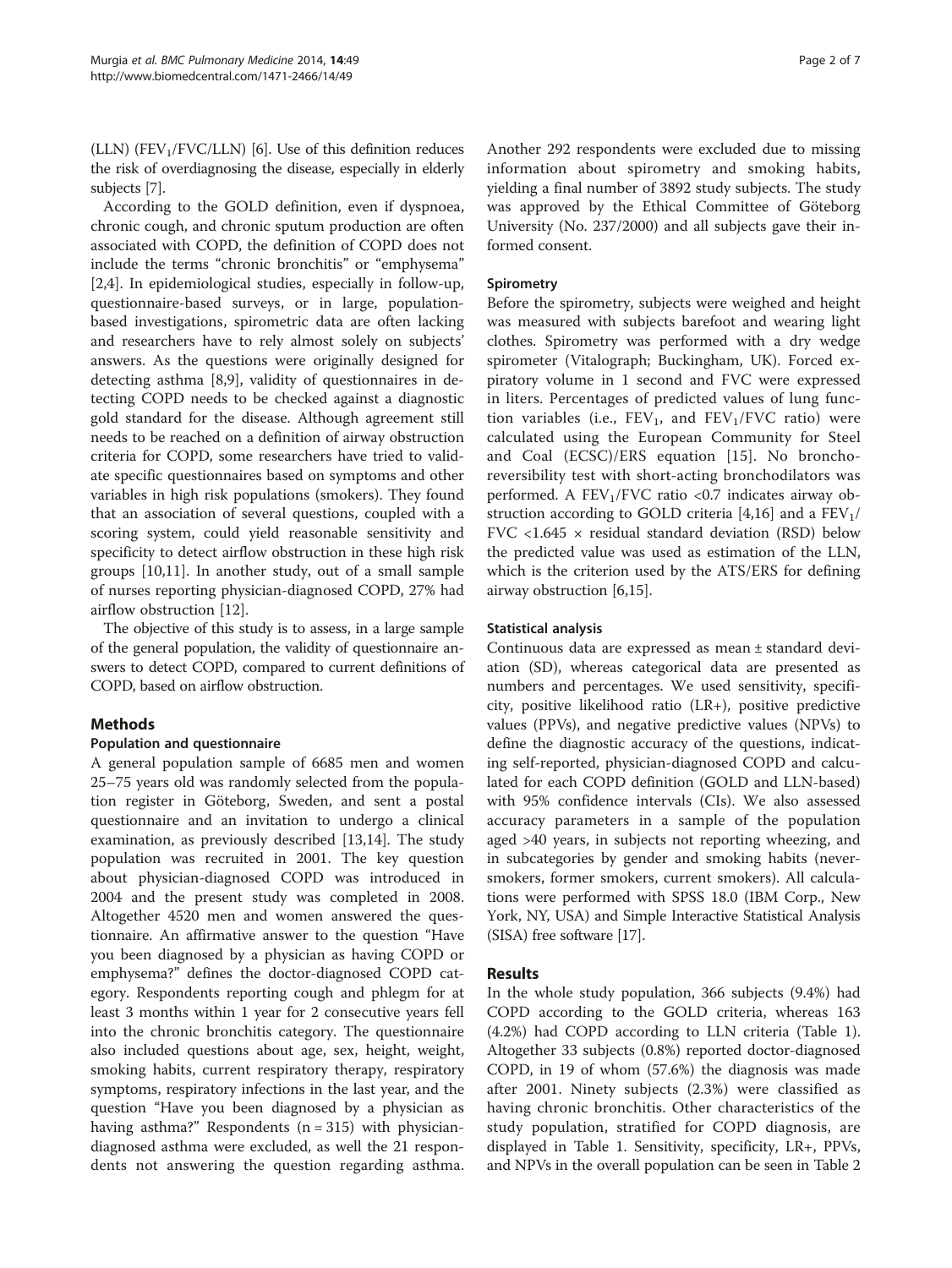<span id="page-2-0"></span>

|  |  | Table 1 Characteristics of the study population |  |  |  |  |
|--|--|-------------------------------------------------|--|--|--|--|
|--|--|-------------------------------------------------|--|--|--|--|

|                                                                | FEV <sub>1</sub> /FVC<br>$<$ 0.7 (GOLD)<br>$n = 366*$ | FEV <sub>1</sub> /FVC <1.645 SD<br>below predicted<br>$(ATS/ERS) n = 163*$ | All<br>$N = 3,892$ |
|----------------------------------------------------------------|-------------------------------------------------------|----------------------------------------------------------------------------|--------------------|
| Physician-diagnosed<br>COPD,%                                  | 5.7                                                   | 9.8                                                                        | 0.8                |
| Chronic bronchitis<br>symptoms,%                               | 4.6                                                   | 7.4                                                                        | 2.3                |
| Women,%                                                        | 49.2                                                  | 66.9                                                                       | 52.5               |
| Age (mean $\pm$ SD), yrs                                       | $58.3 \pm 9.5$                                        | $54.9 \pm 10.3$                                                            | $51.7 \pm 10.6$    |
| BMI (mean $\pm$ SD),<br>kg/m <sup>2</sup>                      | $25.6 \pm 3.9$                                        | $25 \pm 3.8$                                                               | $26.1 \pm 4$       |
| Spirometry                                                     |                                                       |                                                                            |                    |
| $FEV1$ (L) (mean $\pm$ SD)                                     | $2.7 \pm 0.8$                                         | $2.5 \pm 0.8$                                                              | $3.3 \pm 0.8$      |
| $FEV1%$ (mean $\pm$ SD)                                        | $65.1 \pm 5.3$                                        | $61.9 \pm 6.3$                                                             | $78.0 \pm 6.3$     |
| $FEV1/FVC$ (mean $\pm$ SD)                                     | $64.9 \pm 5.3$                                        | $61.7 \pm 6.3$                                                             | $77.9 \pm 6.4$     |
| Dyspnea,%                                                      | 6.3                                                   | 9.2                                                                        | 6.3                |
| Wheezing,%                                                     | 24.6                                                  | 31.3                                                                       | 14.6               |
| Treatment with<br>respiratory drugs,%                          | 4.6                                                   | 8                                                                          | 1.1                |
| Smoking habits                                                 |                                                       |                                                                            |                    |
| Never-smokers,%                                                | 29.8                                                  | 27.6                                                                       | 47.7               |
| Former smokers,%                                               | 38.8                                                  | 35.6                                                                       | 36.2               |
| Current smokers,%                                              | 31.4                                                  | 36.8                                                                       | 16.1               |
| Pack/years in current<br>and former smokers<br>(mean $\pm$ SD) | $22.6 \pm 15.5$                                       | $22.2 \pm 13.8$                                                            | $15 \pm 12.2$      |

\*In the whole study population, 366 subjects (9.4%) had COPD according to the GOLD criteria; 163 (4.2%) had COPD according to LLN criteria. ATS = American Thoracic Society; BMI = body mass index; COPD = chronic obstructive pulmonary disease;  $ERS = European$  Respiratory Society;  $FEV_1 = forced$ expiratory volume in 1 second: FEV<sub>1</sub>% =% of FEV<sub>1</sub> compared to the predicted value;  $FEV<sub>1</sub>/FVC = FEV<sub>1</sub>/forced vital capacity ratio; GOLD = Global Initiative for$ Chronic Obstructive Lung Disease; SD = standard deviation.

(see Table 2 file). Sensitivity of the question "Have you been diagnosed by a physician as having COPD or emphysema?" in detecting airflow obstruction was 5.7% using the GOLD definition and 9.8% using the ATS/ERS definition, whereas specificity was high for both definitions, 99.7% for GOLD and 99.5% for ATS/ERS. Sensitivity, specificity, and PPV for the above question were higher than the self-reported symptoms of chronic bronchitis in identifying subjects with COPD for both airway obstruction definitions (GOLD and LLN). We performed the analysis in individuals >40 years old and in those who did not report wheezing, but the results were similar (data not shown). In Table [3](#page-3-0), we report diagnostic accuracy data for women and men (see Table 3 file). Tables [4](#page-4-0) and [5](#page-4-0) describe accuracy data in never-smokers, former smokers, and current smokers for the two categories (doctor-diagnosed COPD and chronic bronchitis) (see Tables 4, 5 file). The sensitivity of the question "Have you been diagnosed by a physician as having COPD or emphysema?" was higher in smokers, compared to neversmokers (Table [4\)](#page-4-0) (see Tables 4, 5 file).

## **Discussion**

#### Diagnostic accuracy of the questionnaire

The question "Have you been diagnosed by a physician as having COPD or emphysema?" is commonly used in population-based epidemiological studies. In this general population-based study, it scored low sensitivity (5.7% for GOLD and 9.8% for LLN) and high specificity to detect significant airflow obstruction according to GOLD guidelines (99.7%) and ATS/ERS recommendations based on LLN (99.5%), as well as a rather high LR + and a reasonable PPV (63.6% and 48.5% for GOLD and LLN, respectively). These results suggest that the question is truly associated with COPD and prevents misclassification of non-COPD subjects by spirometry. Unfortunately, the low sensitivity implies that a significant number of subjects with COPD cannot be identified by this question, and reflects the well-known underdiagnosis of COPD by physicians [[18\]](#page-6-0), even using the more stringent LLN criteria [[6\]](#page-5-0). However, in analytical epidemiological studies, especially when the aim is to evaluate a risk factor, it is preferable to have a test/question with very high specificity and lower sensitivity, to avoid false positive findings and, consequently, bias in risk estimates [\[19](#page-6-0)]. Analyzing a subsample of subjects >40 years old, at which age the disease is more likely to be diagnosed, did not significantly change the results.

The accuracy of questionnaire items to identify COPD has previously been criticized [[20\]](#page-6-0) and they will never replace spirometry to make diagnosis [\[21\]](#page-6-0). Unsurprisingly, the sensitivity in detecting COPD through asking the question "Have you been diagnosed by a physician as having COPD or emphysema?" is lower compared to that of the question "Have you been diagnosed by a physician as having asthma?" in defining true asthma cases [[8\]](#page-6-0) because asthma is more widely known to patients and physicians. Recently, the accuracy of questionnaire items in defining COPD was assessed with the main purpose of developing a screening tool for primary care [\[11,22\]](#page-6-0); in these studies, a set of mixed questions on symptoms and personal information achieved good sensitivity and reasonable specificity. However, they included only high risk groups (smokers), excluding those with a self-reported doctor diagnosis of COPD, making comparison impossible. In another study, female nurses reporting a physician diagnosis of COPD were selected to perform pulmonary function tests. The results showed a slightly higher accuracy than seen in our population [[13\]](#page-6-0). This could possibly be explained by the sample selection. Health care professionals, because of their education, are probably more likely to correctly report their medical history compared to non-health care professionals.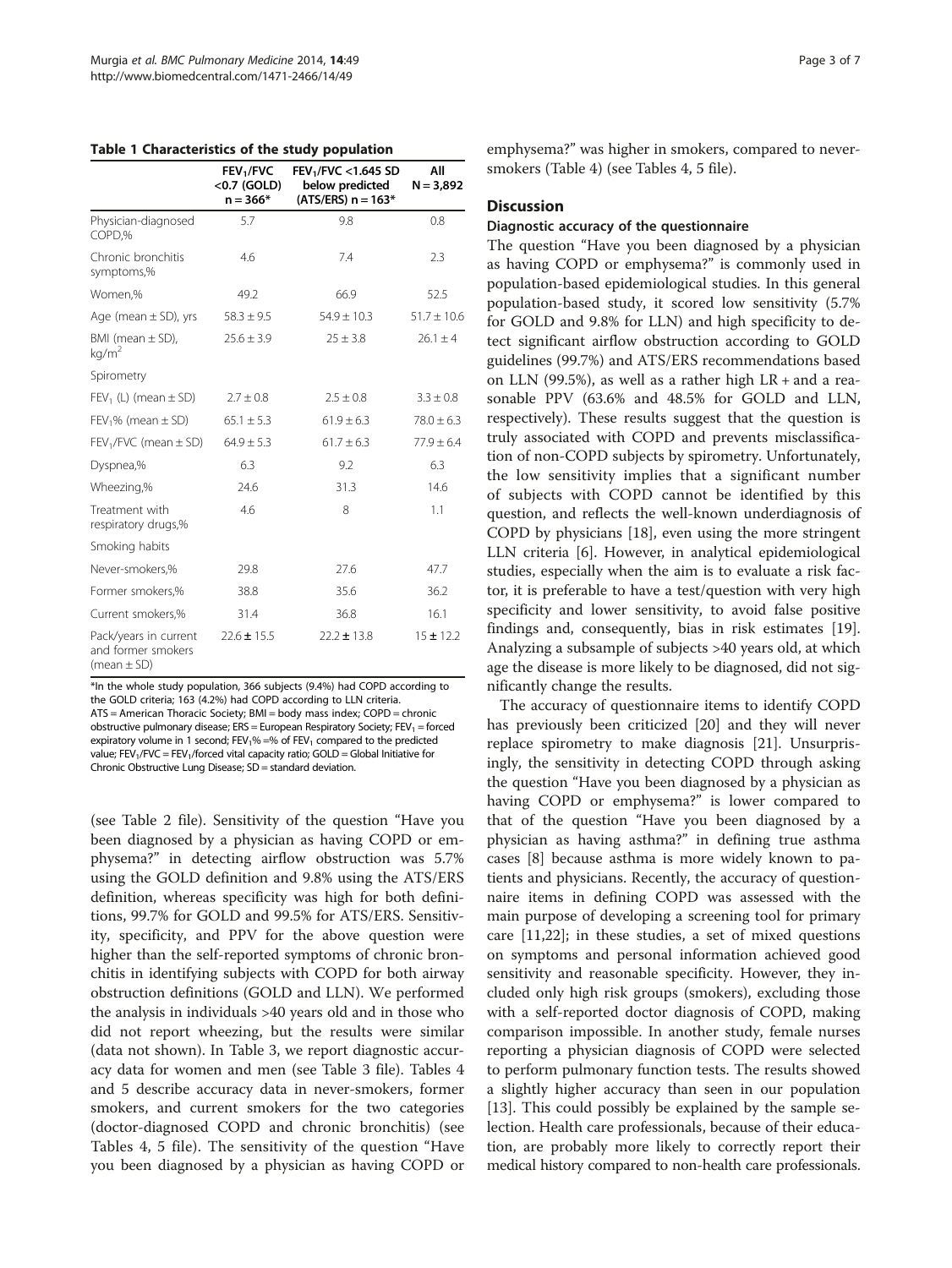<span id="page-3-0"></span>Table 2 Diagnostic accuracy of the question "Have you been diagnosed by a physician as having COPD or emphysema?" and of self-reported, questionnaire-based chronic bronchitis symptoms to detect chronic obstructive pulmonary disease (COPD)

|                             |             | $FEV1/FVC < 0.7$ (GOLD) |                 | FEV <sub>1</sub> /FVC <1.645 SD below predicted (ATS/ERS) |                 |
|-----------------------------|-------------|-------------------------|-----------------|-----------------------------------------------------------|-----------------|
|                             |             | Value                   | 95% CI          | Value                                                     | 95% CI          |
| Physician-diagnosed COPD    | Sensitivity | 0.057                   | $0.027 - 0.088$ | 0.098                                                     | $0.04 - 0.156$  |
|                             | Specificity | 0.997                   | $0.994 - 0.999$ | 0.995                                                     | 0.993-0.998     |
|                             | $LR+$       | 16.859                  | 6.894-41.228    | 21.532                                                    | 9.226-50.25     |
|                             | PPV         | 0.636                   | $0.427 - 0.846$ | 0.485                                                     | $0.267 - 0.702$ |
|                             | <b>NPV</b>  | 0.911                   | $0.899 - 0.922$ | 0.962                                                     | $0.954 - 0.97$  |
| Chronic bronchitis symptoms | Sensitivity | 0.046                   | $0.019 - 0.074$ | 0.074                                                     | $0.022 - 0.125$ |
|                             | Specificity | 0.979                   | 0.973-0.985     | 0.979                                                     | 0.973-0.985     |
|                             | $LR+$       | 2.244                   | 1.161-4.337     | 3.520                                                     | 1.664-7.443     |
|                             | PPV         | 0.189                   | $0.086 - 0.292$ | 0.133                                                     | $0.044 - 0.223$ |
|                             | <b>NPV</b>  | 0.908                   | $0.896 - 0.920$ | 0.960                                                     | 0.952-0.968     |

ATS = American Thoracic Society; CI = confidence interval; ERS = European Respiratory Society; FEV<sub>1</sub> = forced expiratory volume in 1 second; FEV<sub>1</sub>/FVC = FEV<sub>1</sub>/forced vital capacity ratio; Gold = Global Initiative for Chronic Obstructive Lung Disease; LR + = positive likelihood ratio; NPV = negative predictive value; PPV = positive predictive value; SD = standard deviation.

Moreover, since women are less likely than men with an identical medical history to receive a physician diagnosis of COPD [[23](#page-6-0)], women have a higher probability of having COPD when reporting physician-diagnosed COPD, as also shown in our data (Table 3). Not surprisingly, the question about COPD was more accurate in indicating airway

obstruction compared to the combination of questions that defined chronic bronchitis (cough and phlegm for at least 3 months, 2 years consecutively). This suggests that subjects other than persons with COPD (e.g., subjects with asthma or repeated respiratory infections) also reported these symptoms. In fact, subjects with chronic bronchitis

Table 3 Diagnostic accuracy of the question "Have you been diagnosed by a physician as having COPD or emphysema?" and of self-reported, questionnaire-based chronic bronchitis symptoms to detect chronic obstructive pulmonary disease (COPD) in men and women

|                             |             |       | $FEV1/FVC < 0.7$ (GOLD) |                 | FEV <sub>1</sub> /FVC <1.645 SD below predicted (ATS/ERS) |                  |
|-----------------------------|-------------|-------|-------------------------|-----------------|-----------------------------------------------------------|------------------|
|                             |             |       | Value                   | 95% CI          | Value                                                     | 95% CI           |
| Physician-diagnosed COPD    | Sensitivity | Women | 0.083                   | $0.032 - 0.135$ | 0.11                                                      | $0.035 - 0.185$  |
|                             |             | Men   | 0.032                   | $0 - 0.065$     | 0.074                                                     | $-0.015 - 0.163$ |
|                             | Specificity | Women | 0.996                   | $0.993 - 1$     | 0.995                                                     | $0.991 - 0.999$  |
|                             |             | Men   | 0.997                   | $0.994 - 1$     | 0.996                                                     | $0.992 - 1$      |
|                             | PPV         | Women | 0.682                   | $0.434 - 0.93$  | 0.545                                                     | $0.28 - 0.811$   |
|                             |             | Men   | 0.545                   | $0.17 - 0.921$  | 0.364                                                     | $0.001 - 0.726$  |
|                             | <b>NPV</b>  | Women | 0.918                   | $0.903 - 0.934$ | 0.952                                                     | $0.94 - 0.964$   |
|                             |             | Men   | 0.902                   | $0.885 - 0.919$ | 0.973                                                     | $0.963 - 0.982$  |
| Chronic bronchitis symptoms | Sensitivity | Women | 0.044                   | $0.006 - 0.083$ | 0.073                                                     | $0.011 - 0.136$  |
|                             |             | Men   | 0.048                   | $0.009 - 0.088$ | 0.074                                                     | $-0.015 - 0.163$ |
|                             | Specificity | Women | 0.976                   | 0.968-0.985     | 0.977                                                     | 0.969-0.986      |
|                             |             | Men   | 0.983                   | $0.975 - 0.991$ | 0.981                                                     | 0.973-0.989      |
|                             | PPV         | Women | 0.154                   | $0.029 - 0.279$ | 0.154                                                     | $0.029 - 0.279$  |
|                             |             | Men   | 0.237                   | $0.064 - 0.409$ | 0.105                                                     | $-0.019 - 0.23$  |
|                             | <b>NPV</b>  | Women | 0.914                   | 0.898-0.929     | 0.949                                                     | 0.937-0.962      |
|                             |             | Men   | 0.902                   | $0.885 - 0.92$  | 0.972                                                     | $0.963 - 0.982$  |

ATS = American Thoracic Society; CI = confidence interval; ERS = European Respiratory Society; FEV<sub>1</sub> = forced expiratory volume in 1 second; FEV<sub>1</sub>/FVC = FEV<sub>1</sub>/forced vital capacity ratio; Gold = Global Initiative for Chronic Obstructive Lung Disease; NPV = negative predictive value; PPV = positive predictive value.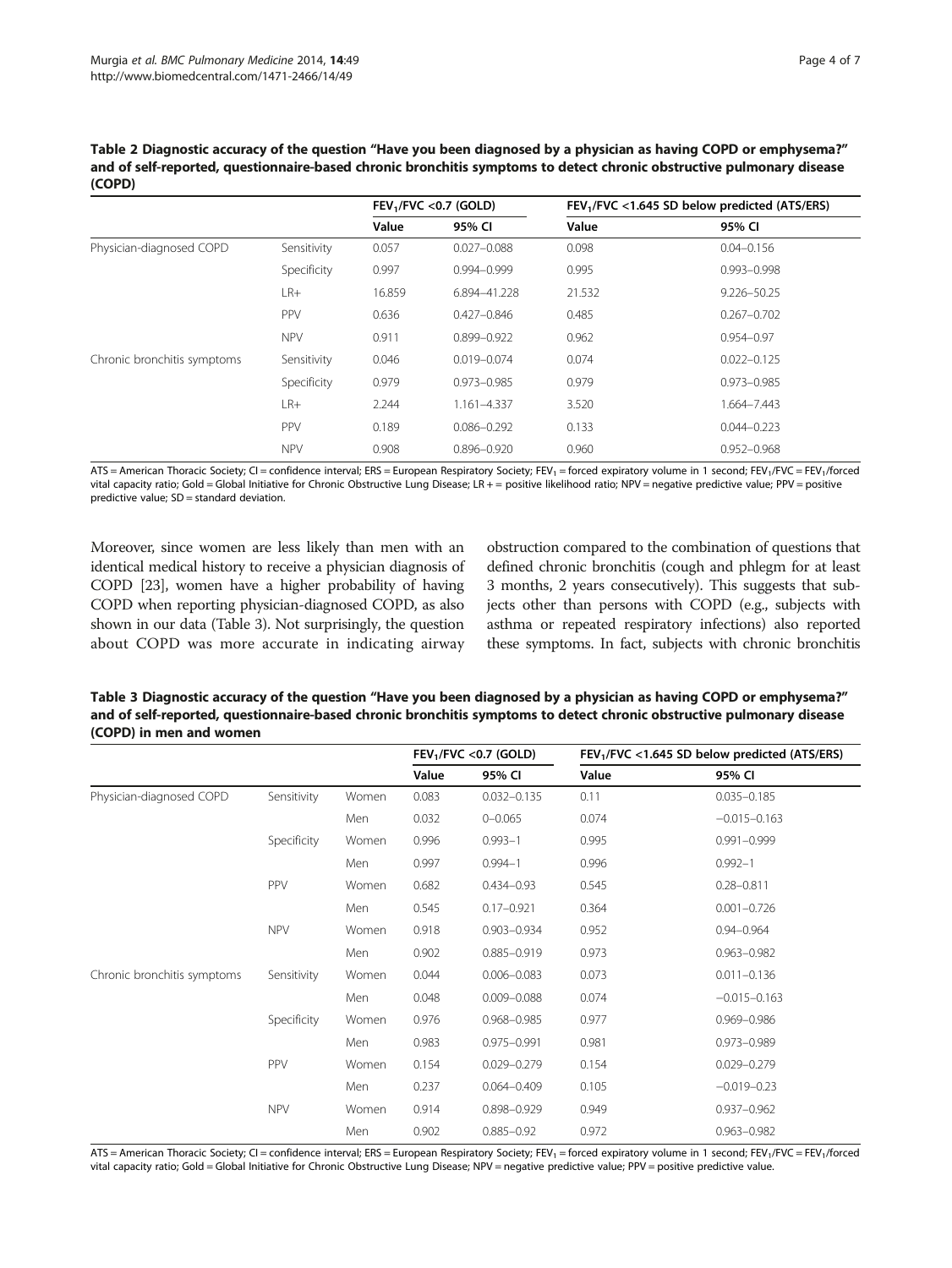<span id="page-4-0"></span>Table 4 Diagnostic accuracy of the question "Have you been diagnosed by a physician as having COPD or emphysema?" to detect chronic obstructive pulmonary disease (COPD), in non-smokers, ex-smokers, and current smokers

|             |                 | $FEV1/FVC < 0.7$ (GOLD) |                  | $FEV1/FVC < 1.645 SD$ below predicted (ATS/ERS) |                  |
|-------------|-----------------|-------------------------|------------------|-------------------------------------------------|------------------|
|             |                 | Value                   | 95% CI           | Value                                           | 95% CI           |
| Sensitivity | Non-smokers     | 0.009                   | $-0.014 - 0.032$ | 0.022                                           | $-0.033 - 0.077$ |
|             | Ex-smokers      | 0.070                   | $0.017 - 0.124$  | 0.138                                           | $0.025 - 0.251$  |
|             | Current smokers | 0.087                   | $0.021 - 0.153$  | 0.117                                           | $0.013 - 0.220$  |
| Specificity | Non-smokers     |                         |                  |                                                 |                  |
|             | Former smokers  | 0.992                   | 0.986-0.998      | 0.991                                           | 0.985-0.997      |
|             | Current smokers | 0.996                   | 0.989-1.003      | 0.991                                           | $0.981 - 1.000$  |
| PPV         | Non-smokers     |                         |                  |                                                 |                  |
|             | Former smokers  | 0.5                     | $0.22 - 0.78$    | 0.4                                             | $0.126 - 0.674$  |
|             | Current smokers | 0.833                   | $0.564 - 1.102$  | 0.583                                           | 0.228-0.939      |
| <b>NPV</b>  | Non-smokers     | 0.941                   | 0.928-0.955      | 0.976                                           | $0.967 - 0.985$  |
|             | Former smokers  | 0.906                   | 0.886-0.925      | 0.964                                           | $0.951 - 0.976$  |
|             | Current smokers | 0.830                   | $0.792 - 0.867$  | 0.914                                           | 0.886-0.942      |

ATS = American Thoracic Society; CI = confidence interval; ERS = European Respiratory Society; FEV<sub>1</sub> = forced expiratory volume in 1 second; FEV<sub>1</sub>/FVC = FEV<sub>1</sub>/forced vital capacity ratio; Gold = Global Initiative for Chronic Obstructive Lung Disease; NPV = negative predictive value; PPV = positive predictive value.

have a higher rate of respiratory infections (40%) compared to subjects with COPD (33.1%) and the general population (33.2%) (data not shown). Surprisingly, just 6.1% of the participants with a history of physician-diagnosed COPD had chronic bronchitis symptoms, suggesting that COPD could be underdiagnosed or misdiagnosed. Given the high number of subjects with wheeze (24.6% using the GOLD definition and 31.3% with the LLN definition), we cannot exclude that asthma was also underdiagnosed or underreported in our population. However, wheezing is often also associated with COPD [[24](#page-6-0)] and the results did not change

significantly when the analysis was performed in the subjects not reporting wheezing (data nor shown).

The accuracy of questionnaire questions in detecting airflow obstruction did not differ between men and women. The reported question on doctor-diagnosed COPD showed higher sensitivity in detecting COPD in smokers compared to non-smokers, whereas the PPV was higher in current smokers than in non-smokers. Just one nonsmoker reported doctor-diagnosed COPD, but in nonsmokers there was no false positive result. This interaction of smoking habits with the accuracy of the question is

Table 5 Diagnostic accuracy of self-reported, questionnaire-based chronic bronchitis symptoms to detect chronic obstructive pulmonary disease (COPD), in non-smokers, ex-smokers, and current smokers

|             |                 | $FEV1/FVC < 0.7$ (GOLD) |                  | $FEV1/FVC < 1.645 SD$ below predicted (ATS/ERS) |                  |
|-------------|-----------------|-------------------------|------------------|-------------------------------------------------|------------------|
|             |                 | Value                   | 95% CI           | Value                                           | 95% CI           |
| Sensitivity | Non-smokers     | 0.044                   | $-0.004 - 0.092$ | 0.044                                           | $-0.032 - 0.121$ |
|             | Ex-smokers      | 0.042                   | $0 - 0.084$      | 0.094                                           | $0.003 - 0.185$  |
|             | Current smokers | 0.052                   | $0 - 0.104$      | 0.067                                           | $-0.014 - 0.147$ |
| Specificity | Non-smokers     | 0.981                   | 0.973-0.989      | 0.980                                           | $0.971 - 0.988$  |
|             | Former smokers  | 0.979                   | 0.968-0.989      | 0.980                                           | $0.970 - 0.990$  |
|             | Current smokers | 0.977                   | $0.960 - 0.993$  | 0.975                                           | 0.959-0.992      |
| <b>PPV</b>  | Non-smokers     | 0.128                   | $-0.006 - 0.262$ | 0.051                                           | $-0.037 - 0.14$  |
|             | Former smokers  | 0.182                   | $0.014 - 0.35$   | 0.182                                           | $0.014 - 0.35$   |
|             | Current smokers | 0.333                   | $0.056 - 0.611$  | 0.222                                           | $-0.023 - 0.467$ |
| <b>NPV</b>  | Non-smokers     | 0.943                   | 0.929-0.956      | 0.976                                           | $0.967 - 0.985$  |
|             | Former smokers  | 0.901                   | $0.881 - 0.921$  | 0.962                                           | 0.949-0.975      |
|             | Current smokers | 0.821                   | $0.783 - 0.86$   | 0.908                                           | 0.879-0.937      |

ATS = American Thoracic Society; CI = confidence interval; ERS = European Respiratory Society; FEV<sub>1</sub> = forced expiratory volume in 1 second; FEV<sub>1</sub>/FVC = FEV<sub>1</sub>/forced vital capacity ratio; Gold = Global Initiative for Chronic Obstructive Lung Disease; NPV = negative predictive value; PPV = positive predictive value.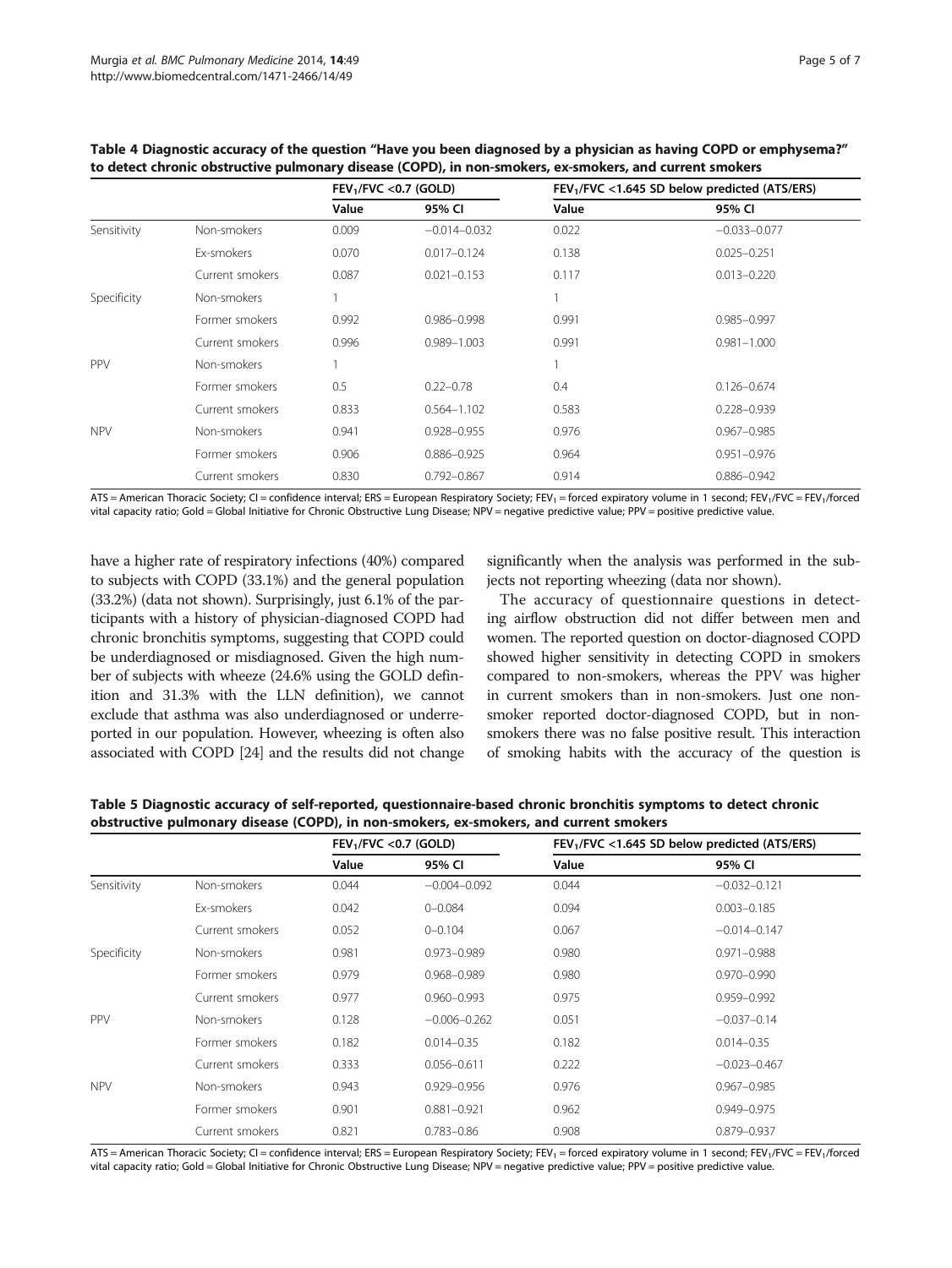<span id="page-5-0"></span>not unexpected and could be related to the well-known underdiagnosis of COPD in primary care, where physicians are more likely to make the diagnosis if the patient is a smoker [\[25](#page-6-0)].

In the present study, chronic bronchitis symptoms were fairly common in those who were excluded because of reporting physician-diagnosed asthma (8.6%), higher than in subjects with COPD according to either the GOLD or the LLN definition (data not shown).

### Validity issues

In this study, only pre-bronchodilator spirometric data was available. Because the GOLD guidelines give a  $FEV<sub>1</sub>/$ FVC ratio of <0.7 as cutoff point to diagnose COPD, based on post-bronchodilator data, and the American College of Chest Physicians, American College of Physicians, ATS, and ERS define COPD as a disease characterized by an airflow obstruction not fully reversible [3], this could be considered the main limitation of this study, bearing to an overdiagnosis of COPD. Anyway, the prevalence of COPD in our sample of the general population was lower than expected, based on previous studies [[26,27\]](#page-6-0), even if the  $FEV<sub>1</sub>/FVC$  ratio was derived from pre-bronchodilator data. Nonetheless, in another, similar study, a pre-bronchodilator  $FEV<sub>1</sub>/FVC$  ratio was accepted [[28](#page-6-0)] and at the time the present study was performed the guideline of the UK National Institute for Clinical Excellence did not consider spirometric reversibility testing a necessary part of the diagnostic process [[29\]](#page-6-0). As a matter of fact, the bronchodilator response suffers from a lack of reproducibility [\[30,31\]](#page-6-0), being influenced by smoking habits and other parameters [[32](#page-6-0)], and failed to discriminate between asthma and COPD [[31,33\]](#page-6-0). However is undeniable that pharmacological bronchodilation with salbutamol would influence FEV1/ FVC ratio, increasing it in normal subjects and in patients with mild stages of COPD [\[34](#page-6-0)]. This expected increase could affect sensitivity and other measures of validity in this study. Unfortunately the variability of post-bronchodilator response in FEV1/FVC found in other studies [\[34,35\]](#page-6-0) and the lack of data on postbronchodilator response in our study makes very difficult to estimate this effect in our population.

The choice of using the European Community for Steel and Coal (ECSC)/ERS equation [[15\]](#page-6-0) to calculate LLN could be another limitation, since it will not take in consideration the non-linear decline of FEV1 related to the age. Nevertheless the aim of this study was to assess the diagnostic accuracy of a questionnaire and, to make our results comparable and applicable in clinical and epidemiological practice, we had to rely on those methods still most widely used, despite some relevant limitations.

The Finally, the subjects we excluded because they did not respond to the questions regarding smoking could

## Conclusions

This was the first study to assess the accuracy in detecting COPD through a frequently used questionnaire item. The high specificity and good PPV suggest that the question "Have you been diagnosed by a physician as having COPD or emphysema?" is more likely to identify those who do not have the disease, whereas the low sensitivity of this question could underestimate the real burden of COPD in the general population.

#### Competing interest

All authors declared to COPD that no potential conflicts of interest exist with any companies/organizations whose products or services may be discussed in this article.

This study was supported by grants from the Västra Götaland County Council, the Swedish Council for Working Life and Social Research, the Swedish Research Council, the Swedish Heart and Lung Foundation, and the Swedish Research Council for Environment, Agricultural Sciences and Spatial Planning.

#### Authors' contributions

KT, ACO and NM designed the study. AC, KT, JB were responsible for data collection. NM, KT, and GM managed and analysed the data. All authors participated in the interpretation and final drafting of the manuscript. All authors read and approved the final manuscript.

#### Acknowledgements

The authors would thank Proper English AB for the excellent language support. The excellent technical assistance of Marianne Andersson and Kristina Wass is gratefully acknowledged.

#### Received: 5 August 2013 Accepted: 7 March 2014 Published: 21 March 2014

#### References

- 1. Mannino DM, Buist AS: Global burden of COPD: risk factors, prevalence, and future trends. Lancet 2007, 370(9589):765–773.
- 2. Rabe KF, Hurd S, Anzueto A, Barnes PJ, Buist SA, Calverley P, Fukuchi Y, Jenkins C, Rodriguez-Roisin R, van Weel C, Zielinski J, Global Initiative for Chronic Obstructive Lung Disease: Global strategy for the diagnosis, management, and prevention of chronic obstructive pulmonary disease: GOLD executive summary. Am J Respir Crit Care Med 2007, 176(6):532–555.
- 3. Qaseem A, Wilt TJ, Weinberger SE, Hanania NA, Criner G, van der Molen T, Marciniuk DD, Denberg T, Schünemann H, Wedzicha W, MacDonald R, Shekelle P, American College of Physicians; American College of Chest Physicians; American Thoracic Society; European Respiratory Society: Diagnosis and management of stable chronic obstructive pulmonary disease: a clinical practice guideline update from the American college of physicians, American college of chest physicians, American thoracic society, and European respiratory society. Ann Intern Med 2011, 155(3):179–191.
- 4. Pauwels RA, Buist AS, Ma P, Jenkins CR, Hurd SS, GOLD Scientific Committee: Global strategy for the diagnosis, management, and prevention of chronic obstructive pulmonary disease: national heart, lung, and blood institute and world health organization global initiative for chronic obstructive lung disease (GOLD): executive summary. Respir Care 2001, 46(8):798–825.
- 5. Townsend MC: Conflicting definitions of airways obstruction drawing the line between normal and abnormal. Chest 2007, 131(2):335–336.
- 6. Pellegrino R, Viegi G, Brusasco V, Crapo RO, Burgos F, Casaburi R, Coates A, van der Grinten CP, Gustafsson P, Hankinson J, Jensen R, Johnson DC, MacIntyre N, McKay R, Miller MR, Navajas D, Pedersen OF, Wanger J: Interpretative strategies for lung function tests. Eur Respir J 2005, 26(5):948–968.